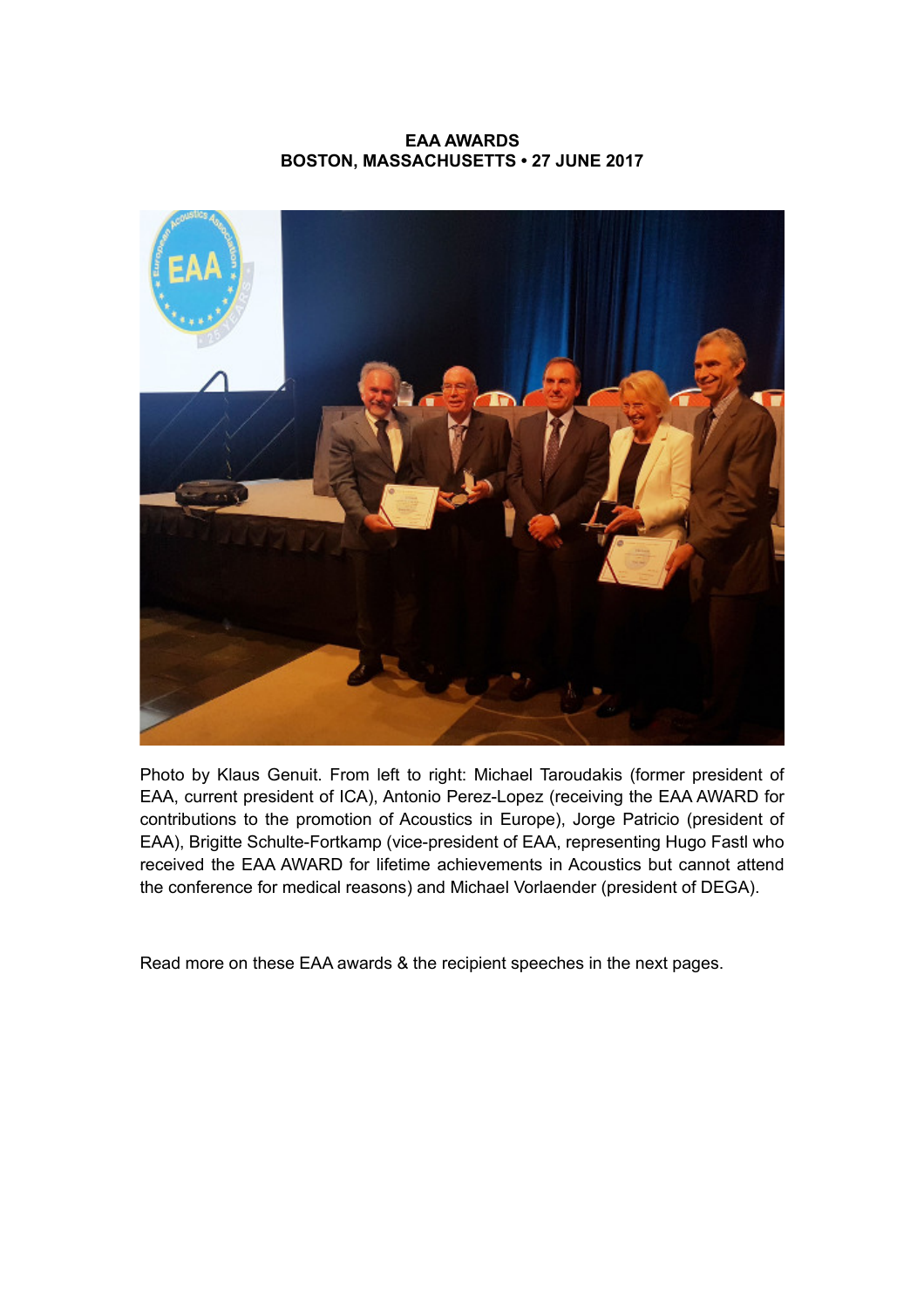#### **ENCOMIUM FOR HUGO FASTL . . . EAA AWARD for Lifetime Achievements in Acoustics**



**BOSTON, MASSACHUSETTS • 27 JUNE 2017**

Hugo Fastl is an expert in the field of psychoacoustics and related fields. He not only has established the foundations of models for various psychoacoustic quantities and sound quality metrics, but he also serves as a very prominent reference and central node in a large network of international research and standardization.

Hugo Fastl frst studied music (string bass) at the Music Conservatory Munich (graduated 1969), followed by electrical engineering at Technical University of Munich (graduated 1970), and received his Ph.D. from the Technical University of Munich in 1974 with supervision from Eberhard Zwicker. He then continued his academic career by adding a second doctorate (habilitation) in 1981; both dissertations made outstanding contributions to hearing research, particularly on masking thresholds as a measure for temporal and spectral resoluton of the hearing organ. In 1987, he served as visitng professor at the University of Osaka in Japan, and since 1988 he has served as professor and head of the "Technical Acoustics" group at the Technical University of Munich.

His work covers a wide range of topics, including psychoacoustic quantities (masking, loudness, sharpness, roughness, and fluctuation strength), audio communication and speech intelligibility, noise abatement on vehicles and road surfaces, sound quality and sound design, musical acoustics (pitch perception, pitch strength), and audiology (hearing devices, cochlea implants, and the eponymous "Fastl noise" for speech audiometry). Even with his enormous efforts in fundamental research, Hugo Fastl has always found ways to transfer his results into practical and industrial applications. He has also been key in promoting psycho-acoustical quantities within acoustic engineering, successfully bridging the felds of diverse disciplines. In partcular, his book "Psychoacoustics – Facts and Models", written initially with Eberhard Zwicker and subsequently revised and published under his own name multiple times, has gained very high international recognition lasting until today – the 2013 edition alone scores about 4500 citations on Google Scholar. No education in Psychoacoustics fails to integrate this remarkable work.

For his research, Hugo Fastl followed a strong multdisciplinary approach in collaboraton with Japanese researchers and in supervising many joint projects in the feld of Psychology. The intercultural difference in multimodal perception was one of the most significant aspects in these projects.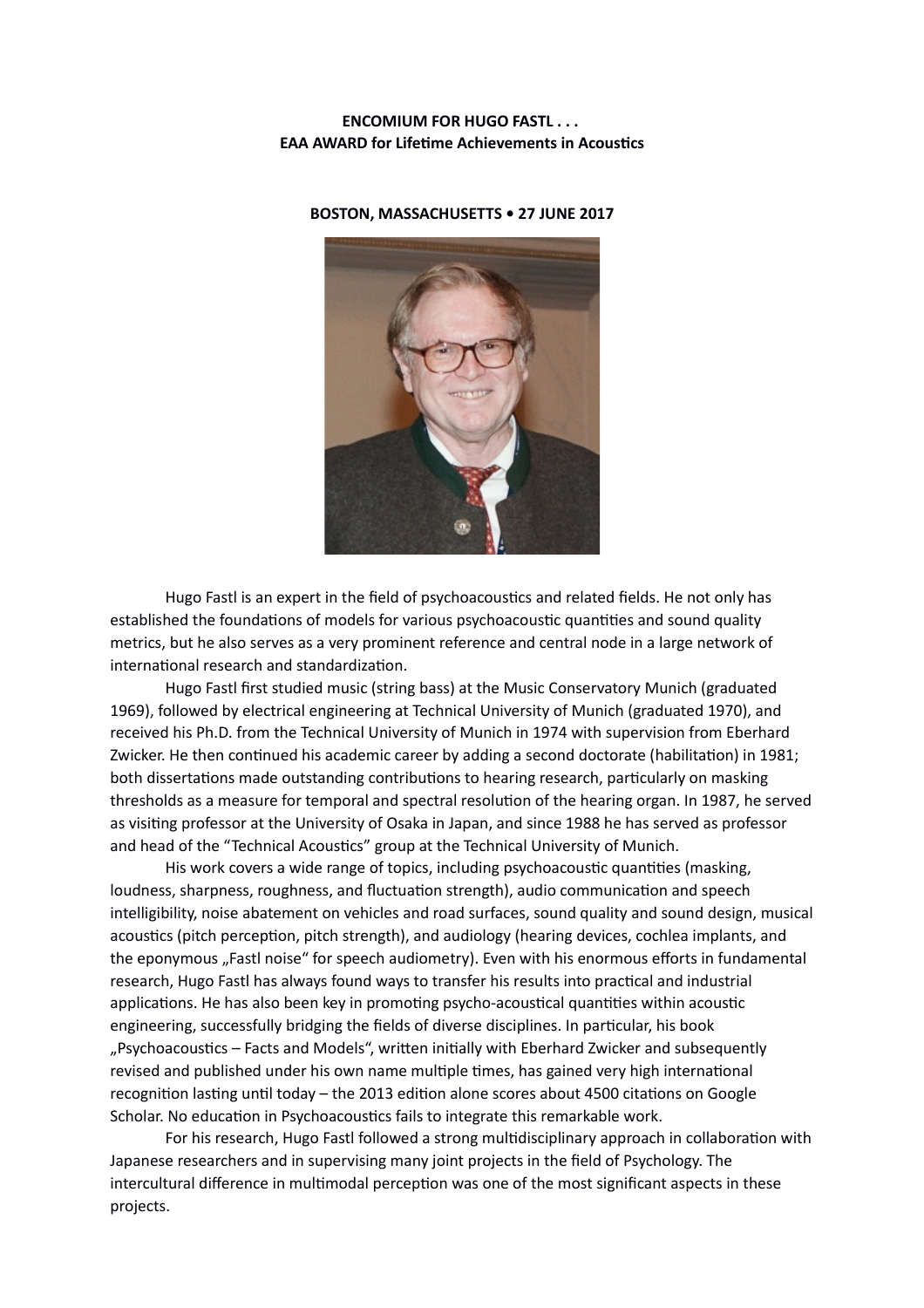Among various memberships in national and international councils and boards, Hugo Fastl has been active in the German Acoustical Society (as chair of its TC Hearing Acoustics 1991-1997, as treasurer 1996-2004, as conference chair 2005, and fnally as president 2004-2007). From 2004 to 2010, he also served as the treasurer of the ICA. He has received various prestgious natonal and international awards: among them, the 1990 Fellow of the Acoustical Society of America, the 1998 Research Award of the Japan Society for the Promoton of Science, the 2003 Rayleigh Medal of the British Institute of Acoustics, the 2010 Helmholtz Medal of the German Acoustical Society, and in 2014 he was appointed as Distinguished International Member of INCE-USA.

At their core, Hugo Fastl's interests are based in psychological and physiological acoustics. Ultmately, however, a rich balance of academic and applied work characterizes his career. This has enabled his participation in a large number of projects and the support of numerous young researchers in his feld. His graduate and postgraduate students carry on his ideas and inspiraton, and they do so very successfully in industry and academia alike.

The EAA now honors Hugo with its award for lifetme achievements. This sounds fnal and complete, especially since in the present case the honorable colleague has already crossed the age limit of university positons in Germany. Not so with Hugo Fastl, who does not even think about resting on his achievements. Anyone who knows him is aware that retirement is by no means a consideration. So we will be happy to meet him again at national and international events, to discuss acoustics, and share a Bavarian beer at DAGA 2017 in Munich. In recognition of his outstanding contributons, we congratulate Hugo Fastl for being awarded the EAA Award for Livetme Achievements in Acoustics.

MICHAEL VORLAENDER BRIGITTE SCHULTE-FORTKAMP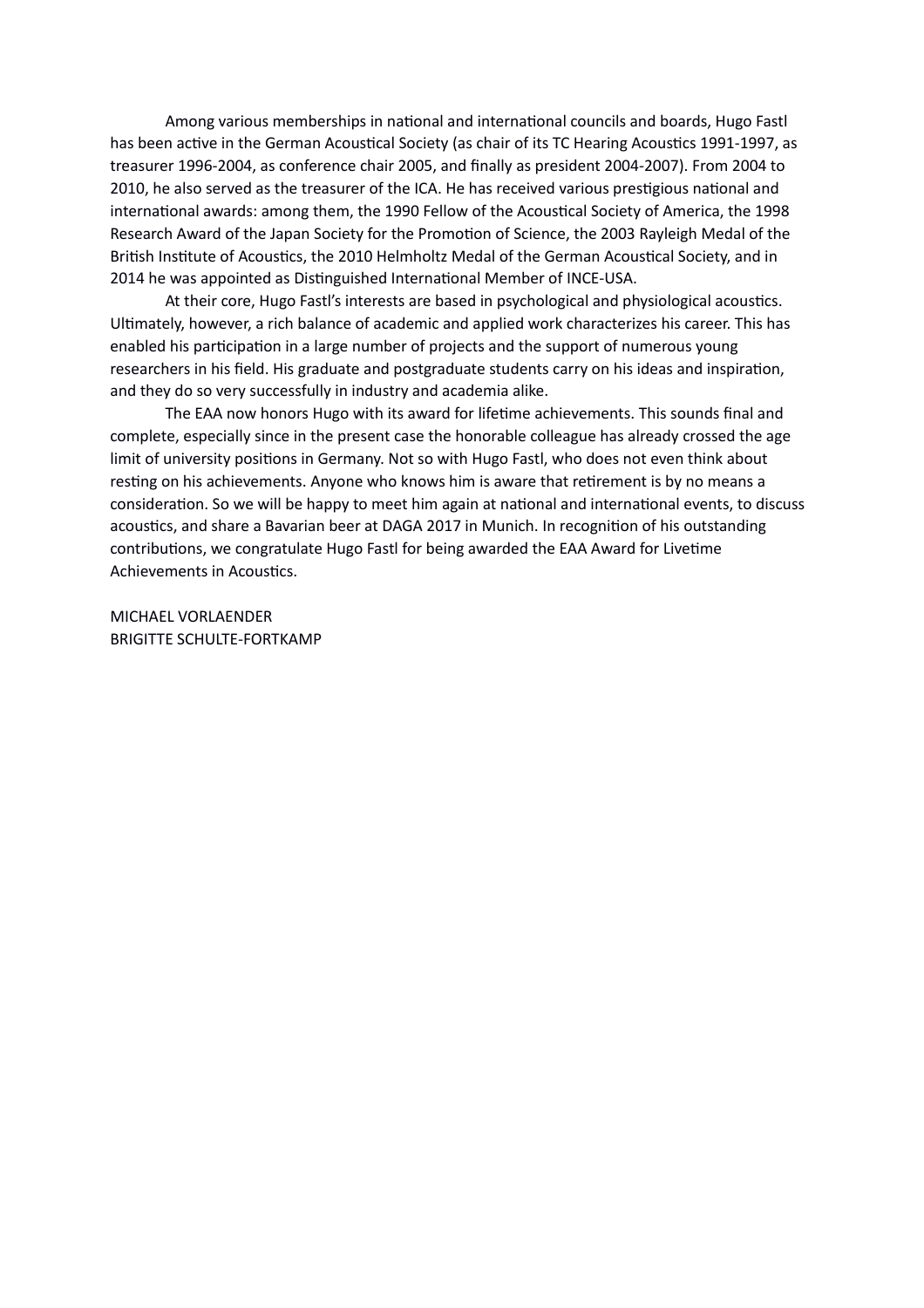# **Acceptance Address at the bestowal of the EAA AWARD For lifetme achievements in acoustcs**

Dear colleagues, I am delighted and deeply honored to accept the 2017 **EAA AWARD For lifetime achievements in acoustics.** 

It represents an utmost privilege to be elected in a sequence of such great scientific heroes of our feld like

Gunnar Rasmussen, Jens Blauert, or Michel Bruneau.

In your laudatio dear Michael, the notion that my work had an impact on the acoustics community worldwide is rather flattering, but I hear it with great joy.

In my mood of enthusiasm unfortunately I have to realize with sadness that after surgery of both eyes my doctors urge me, to avoid intercontinental flights until the end of the year. Therefore, to my great disappointment it is impossible for me, to receive the prestgious EAA-Award in Boston in person, and I wish to thank Brigite cordially that she stepped in.

The illustrious **EAA AWARD For lifetme achievements in acoustcs** is bestowed upon a single person, but it is always a team which stands behind the achievements. Accordingly, I had like to recognize some of the personalities who contributed substantially to my success:

First of all my mentor, the late Professor Eberhard Zwicker.

Second my former doctoral students who now are university professors themselves or hold leading positons in industry.

Third, I had like to commend international colleagues for stimulating discussions, in particular during coffee breaks of conferences organized by DEGA, EAA, or ASA.

Last but not least I wish to thank my wife Christa for her generous support over several decades.

Although the EAA AWARD is for lifetme achievements, as a dedicated engineer, I plan **not** to stop immediately my engagement in acoustic research. Rather, I had like to continue to push results of basic psychoacoustics into practical applications. And I look forward to attend future scientific meetings, in particular of EAA who bestowed such a great honor upon me.

Thank you very much.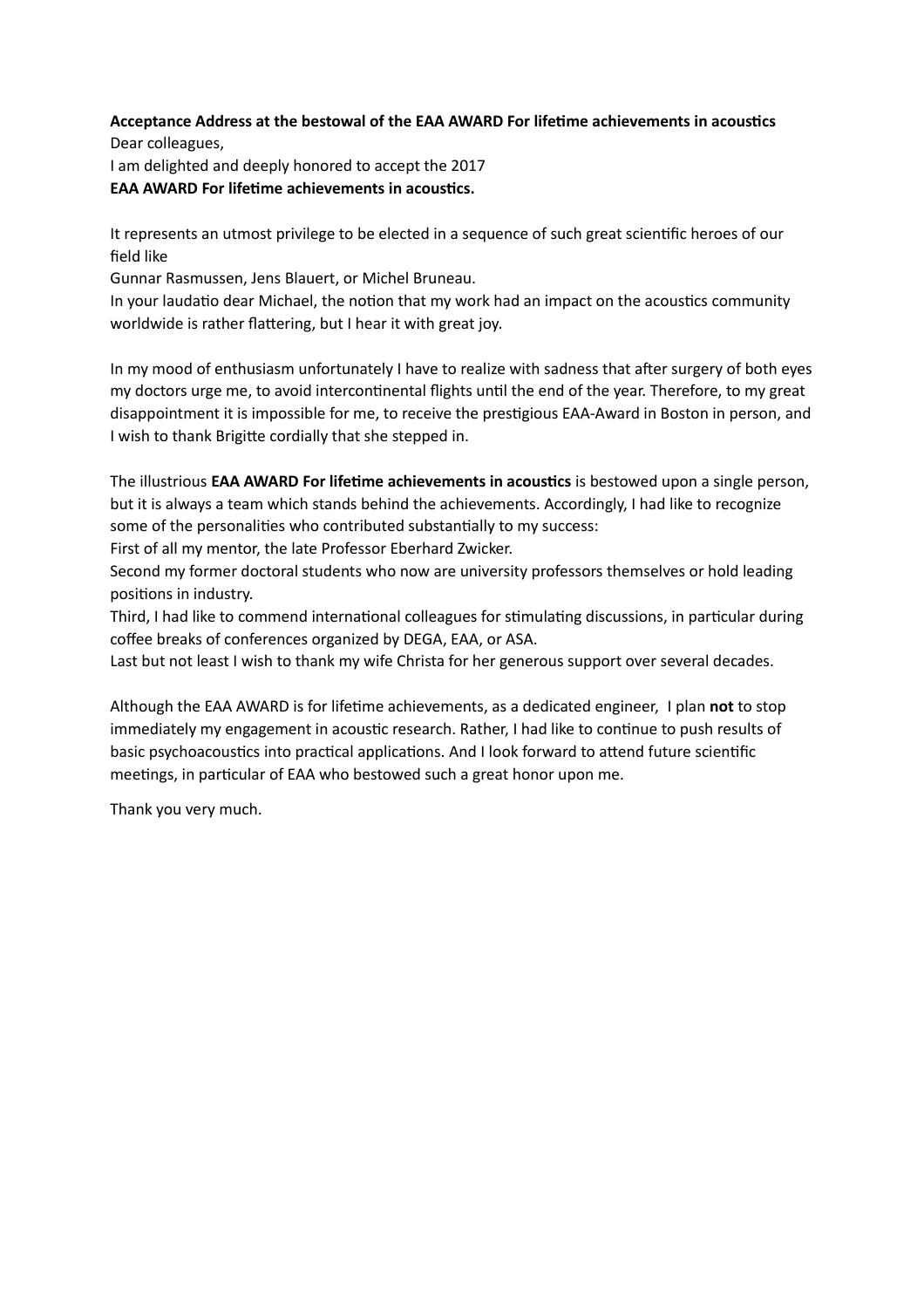# **ENCOMIUM FOR ANTONIO PÉREZ-LÓPEZ . . . EAA AWARD for contributions to the promotion of Acoustics in Europe**

# **BOSTON, MASSACHUSETTS • 27 JUNE 2017**



Antonio Perez Lopez is perhaps the person who will be considered in the history of European Acoustics as the most representative of a European Acoustician.

He graduated from the University of Madrid with a degree in Physics and later he got the Diploma in Audiophonology from the same University. He continued his studies in England obtaining a Master D.I.C. by the Imperial College, University of London. He started his career in Acoustics at the Spanish National Research Council in Madrid and served as the Chief of the Noise Lab. Later, he worked as the General Director of the Spanish Branch of the German Group "Rheinhold & Mahla".

From the very beginning, Antonio showed a unique ability to combine science with education and production. He was able to speak with students at the University presenting, in a professional way, the scientific aspects of sound and noise, to share new ideas with scientists working exclusively in the research sector, and at the same time to decide on the production of new materials related to noise and vibration control. He also demonstrated his administrative skills working in the industry and taking care of its running issues including the working relations of the employees of all ranks.

His involvement in all possible aspects of acoustics, in connection with his personal character and his belief in the necessity for collaboration between people and the dissemination of knowledge, dictated the way he dealt with the scientific unions devoted to science and in particular to acoustics. First, he was involved in Spanish acoustics becoming founding member of the Spanish Acoustical Society (Sociedad Española de Acústica (SEA)) and serving it as General Secretary and later as President, a position he holds until now. Under the leadership of Antonio the SEA has been now widely recognized as a model society in Europe. Checking the activities of the SEA which are rich of innovations and consistent activities, people will soon recognize that Antonio is behind the scenes.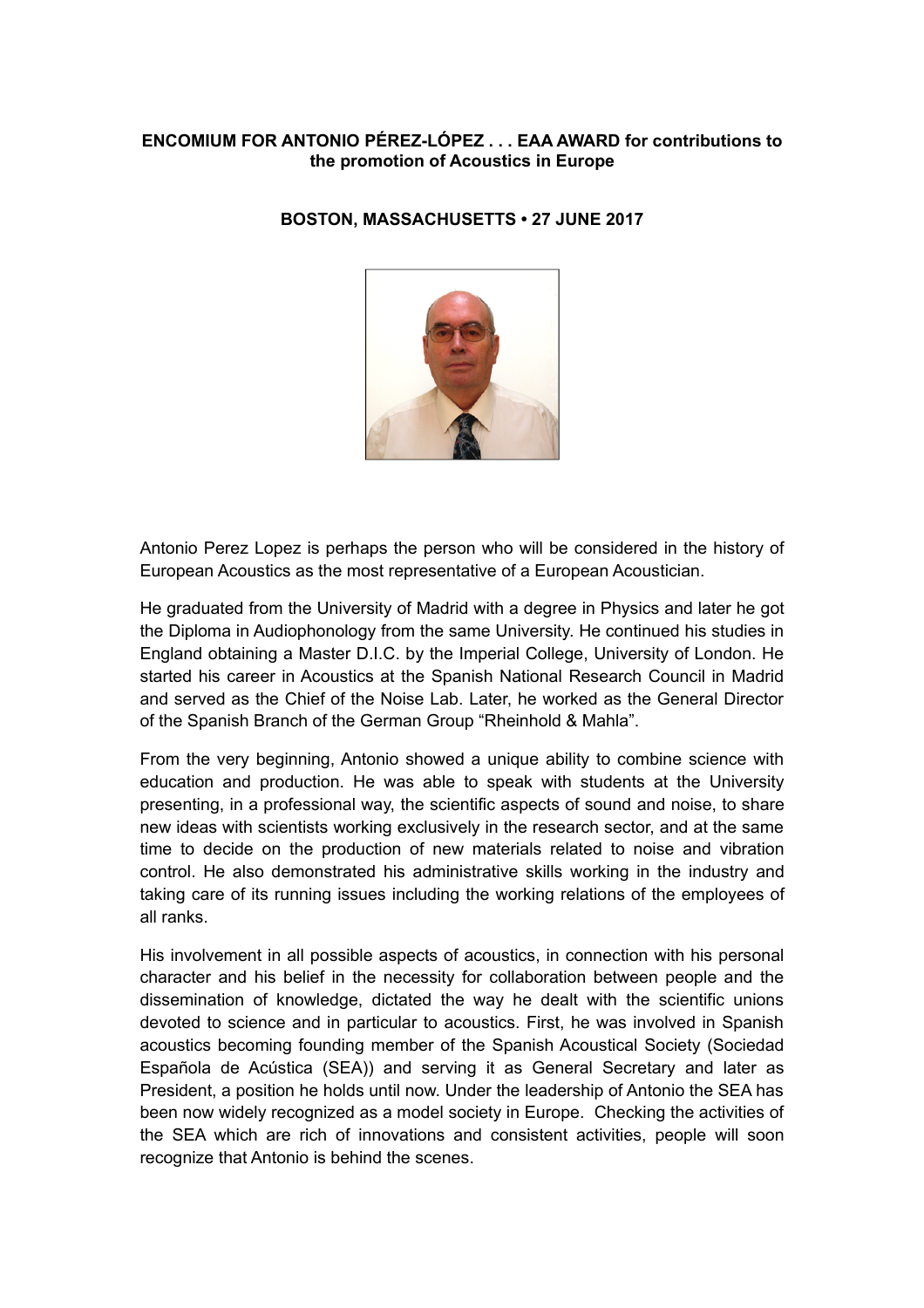Feeling European, he also dedicated his activities to the European Acoustics Association (EAA). He was the person to resolve the legal status of EAA by registering the association under the Spanish Law and undertaking all the necessary preparatory actions. He, also, offered the headquarters of the Spanish Acoustical Society to host the office of EAA. Thereafter, Antonio was appointed as the Director of the EAA office in Madrid, but being determined to promote the idea of a unified Europe he offered himself as the vital link between all the EAA boards and the National Societies. He was the person to look after all the European National Societies, especially the small or new ones, being in close contact with their boards and trying to show them the road map to success. Being member of the EAA executive council he was the person to ensure the continuation of the function of the EAA and its relation with other international Federations, Commissions, and/or Associations. He was always "pulling the strings" in the background, suggesting and implementing innovations in administrative, educative, and scientific aspects, mitigating conflicts, thinking forward, and giving the EAA a friendly and cooperative spirit.

Antonio has many beliefs: He believes in Science, in Solidarity, in Europe, in People, in Cooperation. He treats everybody as if he or she is a member of his family, trying to educate, comfort, introduce motivations, discuss future plans, and resolve current issues. He is always a good friend, "father" or "brother" to his collaborators. He is a real volunteer in life and science. He likes and believes in youth. He is able to communicate effectively with the young people. Among the many activities he has devoted to the youth, one may mention the production of educational material for young students aiming at their introduction to sound and noise, his support to the Young Acousticians Network of the EAA always suggesting the Presidents and the board to invest on the young scientists, and his continuous efforts to organize seminars and special courses for young acousticians.

Antonio is well known worldwide for his activities, having served the science of acoustics from different posts. He is a Member of the board of the International Commission for Acoustics since 2007 and Treasurer since 2010. He has been President of the FIA (Ibero-American Federation of Acoustics), currently being member of the board. He has organized many International Conferences and Symposia which remain in history of acoustics for their success. He has established good relations with many non-european countries for instance Morocco, Tunisia, Nigeria, and Algeria bringing to them the air of European acoustics and asking them to actively participate in European acoustics events.

Antonio will keep going, showing the way to all his friends and fellow acousticians.

MICHAEL TAROUDAKIS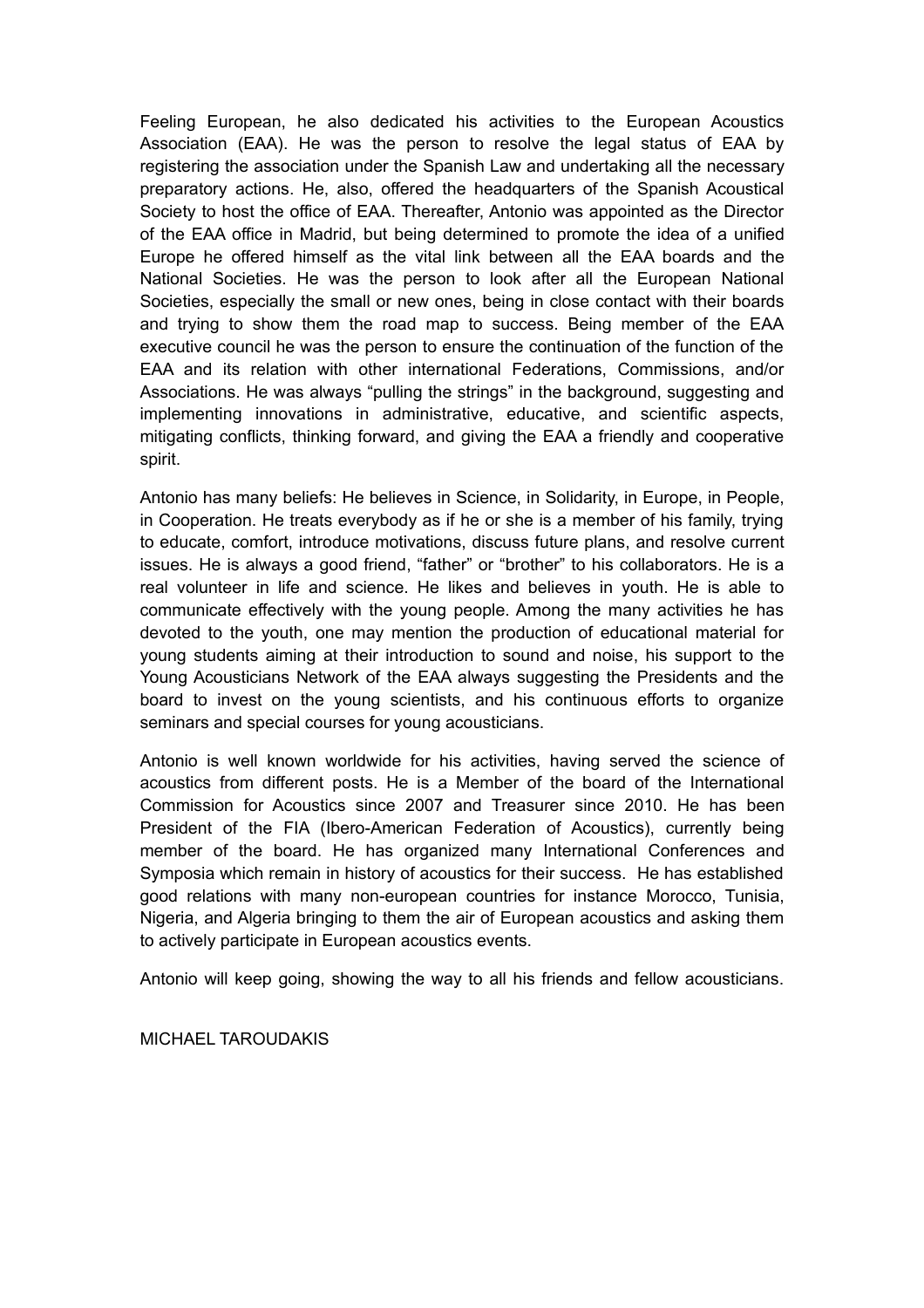#### **EAA AWARD To Antonio Pérez-López for contributions to the promotion of Acoustics in Europe** BOSTON, USA June 2017

Dear Presidents of the American Acoustical Society and the European Acoustical Association, Dear colleagues, Dear friends,

Let me first of all thank Prof. Michael Taurodakis for his extremely nice introduction, he exaggerated my merits.

Thank you very much as well to EAA for this Award and in particular to the German and Italian acoustical societies and their presidents, Michael Vorländer and Luigi Maffei, for proposing my name for this very distinguished Award.

Of course my earliest thoughts go to my dearest wife and my large family, my five sons and daughters and ten grandchildren, my strongest supporters.

I started in Acoustics during my last year at the University with Professor Andres Lara in Madrid. There were very few of us then working on this field in Spain *–actually, I was the second one...* I am happy to see now how this area has developed and increased in importance in our country.

Soon after university, I had the opportunity to work with Prof. Grützmacher at the PTB, Braunschweig, and with Dr. Raymond R. Stephens at the Imperial College of London. For a young physicist like me, from a country where research was so difficult, these were really great opportunities that marked my life.

In 1969, almost fifty years ago, I cofounded with Prof. Lara the Spanish Acoustical Society. Today I remain very grateful for the excellent work and progress done by the Spanish Acousticians. Many thanks to all of them and especially to Antonio *Calvo-Manzano*, Ana *Delgado* and Salvador *Santiago,* for their hard work and commitment.

I have always enjoyed the international relationship among acoustic societies. But I must thank Prof. Jens Blauert, who inspired me twenty years ago, during our Spanish Congress in Oviedo, he has convinced me that *"to build a Europe in peace, we cannot let politicians alone do it; scientists and technicians, we have to contribute as well"*. I must recognize that the Jens' midnight speech was supported with a bottle of "cider", and the following morning, after two big coffees, I started to get intensively involved with the European and International Acoustics Associations. Jens many thanks.

To conclude, I would like to thank all colleagues of the large acoustics community paraphrasing the Former President Obama on his farewell speech: *"All that I've learnt in my professional time, I have learnt it from you. You made me a better man"…*

## *Many thanks…*